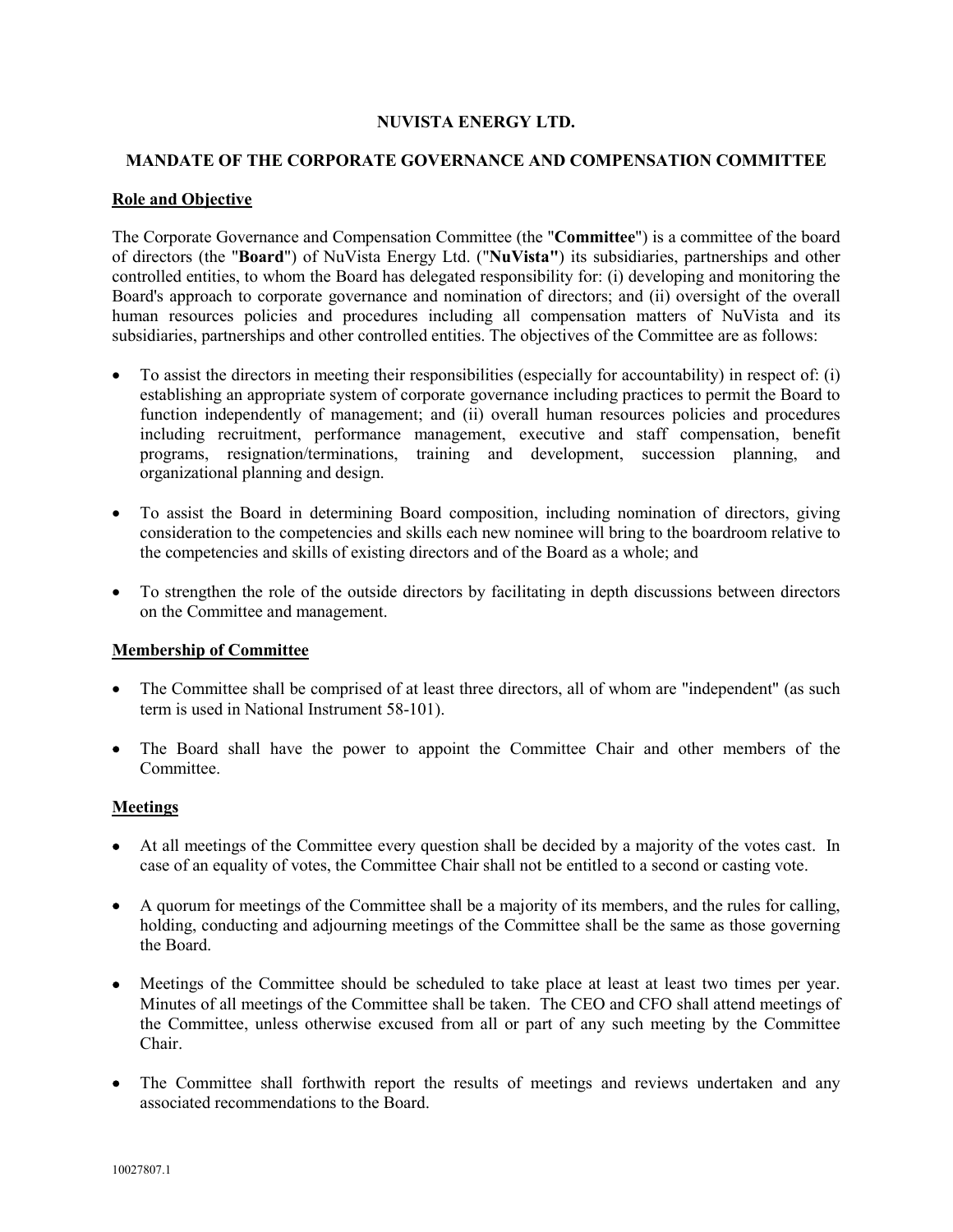## **Mandate and Responsibilities of Committee**

#### *Governance Matters*

- To assist the Board in meeting its responsibility for the stewardship of NuVista, the Committee shall review the following matters, at least annually, to ensure that such items are being addressed by NuVista and the Board. It is understood that the Committee will provide oversight and recommendations in respect of these areas of activity and will in no way limit or detract from Board and management responsibilities in these matters:
	- adoption of a corporate strategy and a strategic planning process;
	- adoption, on an annual basis, of corporate objectives;
	- identification of NuVista's principal business risks and the system to manage such risks;
	- succession planning, including the appointment, training and monitoring of senior management;
	- the disclosure policy for Nuvista; and
	- the integrity of NuVista's internal control and management information systems.
- The Committee has the responsibility to review annually and recommend to the Board for approval:
	- the composition, membership and mandates of the Board Committees, with a view that Board Committees be generally composed of independent directors;
	- corporate governance guidelines outlining the duties and responsibilities of the Board;
	- the mandate of the Board;
	- the position description outlining the duties and responsibilities of the Chair of the Board and the Chief Executive Officer, as prepared by them and to review their performance at least annually;
	- in conjunction with the Chair of the Board, the make-up and size of the Board and all nominees to the Board. The Committee will also develop, for Board approval, the guidelines for the nominating process which shall include, without limitation, considering what competencies and skills the Board, as a whole, should possess, the competencies and skills the Board considers each existing director to possess and the competencies and skills each proposed nominee will bring to the Board as well as whether the new nominee can devote sufficient time and resources to his or her duties as a member of the Board; and
	- the corporate governance report, including a description of NuVista's system of corporate governance, for inclusion in NuVista's information circular.
- The Committee also has the responsibility to:
	- ensure that an appropriate orientation and education program is provided to new Board members;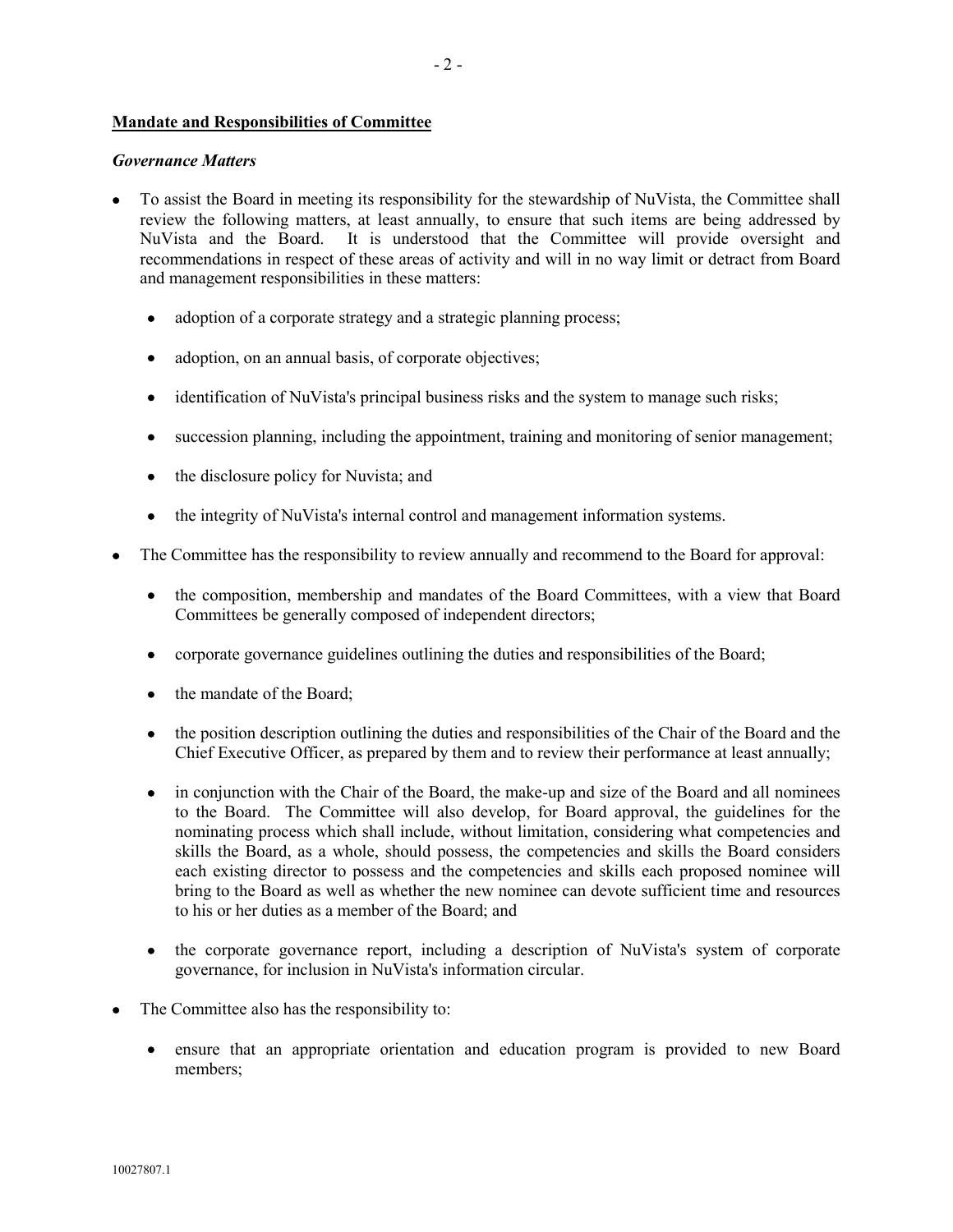- develop, review, update and ensure procedures are in place for monitoring compliance with the Code of Business Conduct and Ethics for NuVista;
- conduct, with the Chair of the Board, an annual assessment of the effectiveness of the Board and the Committees of the Board, and to report on such assessment to the full Board;
- review the adequacy and form of compensation of the directors annually to ensure the compensation realistically reflects the responsibilities and risk involved in being an effective director and make appropriate recommendations to the Board for approval;
- consider any other matters which would assist the directors to meet their corporate governance responsibilities, including adherence to any appropriate governance guidelines established by the securities regulatory authorities in Canada or other regulatory bodies, and to this end, monitor, on a continuous basis, regulatory law and guidelines in respect of governance matters; and
- consider, with the Chair of the Board, any requests by individual directors to engage outside advisors at the expense of NuVista.

## *Compensation Matters*

- It is a primary responsibility of the Committee to oversee all aspects of NuVista's human resources policies and procedures to ensure that NuVista is able to attract, motivate and retain the quality of personnel required to meet NuVista's business objectives. The process should include but not be limited to:
	- reviewing overall salary increases for employees of NuVista and making recommendations to the Board;
	- reviewing all compensation and benefit proposals for officers of NuVista and making recommendations to the Board;
	- undertaking, in consultation with the Board, an annual performance review of the CEO, and review the CEO's appraisal of the officers of NuVista;
	- reviewing the terms and conditions of appointment, termination or retirement of officers, including all employment contracts and making recommendations to the Board;
	- reviewing, at least annually, succession plans for officers of NuVista;
	- reviewing and recommending to the Board for approval, the compensation report for inclusion in the information circular of NuVista; and
	- reviewing all proposed compensation plans and any amendments to all compensation plans of NuVista.